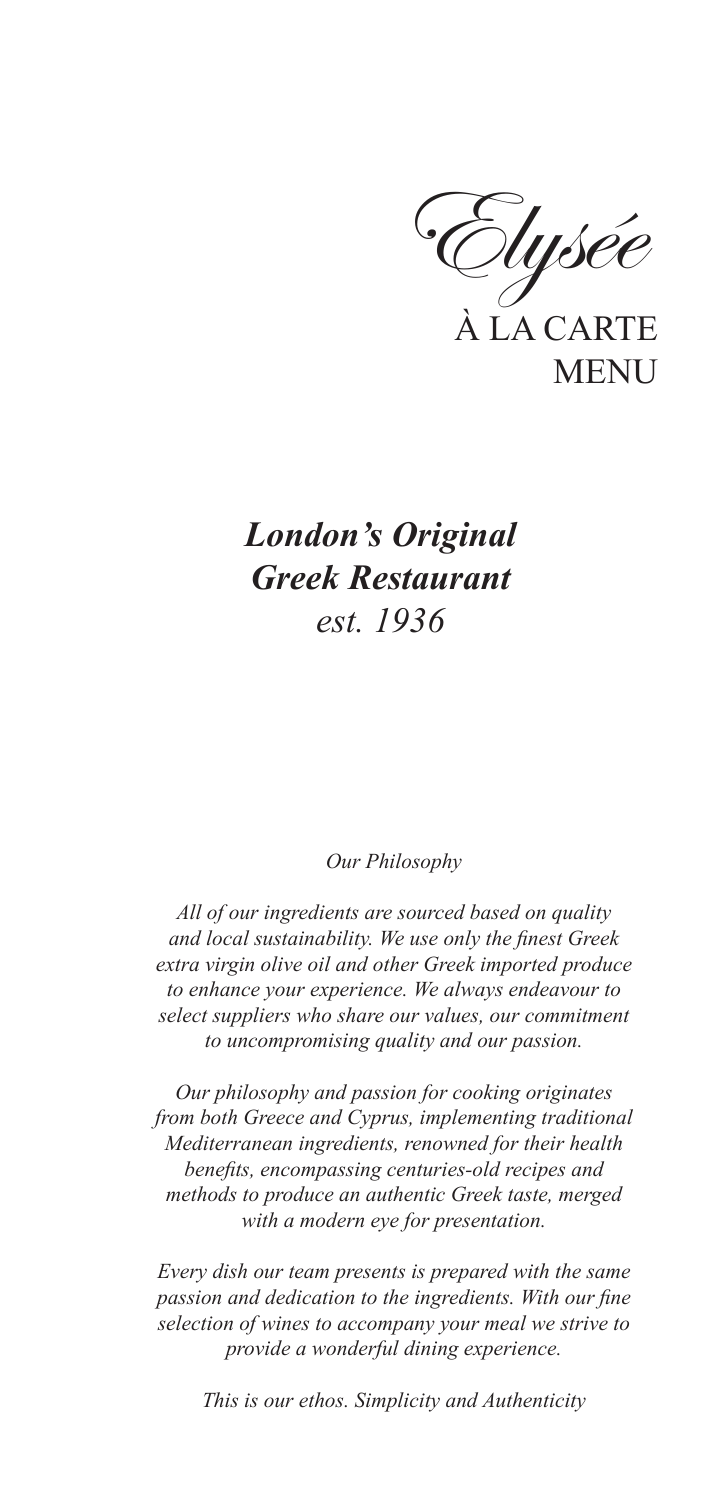# *Our History*

*In 1936, The Elysée opened on 13 Percy Street in Fitzrovia by George Varnava, a former Maître D' at The Savoy Hotel. Originally a French, silver service restaurant, it became an instant sensation attracting Londoners across the city and travellers worldwide. The venue built a strong reputation, successively establishing itself into the 1940s as a hot spot for artists, writers, big screen stars, celebrities and members of the British and Greek Royal families. This period marked the beginning of a family legacy that lives to the present day.*

*In 1962, The Elysée was bought by Varnava' nephews George, Michael and Ulysses Karageorgis. Under new direction, the brothers delved into family values, incorporating traditional live Greek music entertainment and delectable Mediterranean cuisine. The restaurant evolved into a leading Greek institution, one of Central London's most significant cultural contributors and late night scenes.*

*The Elysée's continued success in the 1960s saw visits from His Royal Highness Prince Philip and the 1966 England World Cup winning team to celebrate their victory, amongst many other high profile guests such as The Beatles, Rolling Stones and Mohammed Ali.*

*After a remarkable 50 years, the three brothers retired handing the baton to cousins Giggs Karageorgis, Kyriacos Pattihis, Kerry Karageorgis and Alex Karageorgis, who brought a new vision to life.*

*In 2010, The Elysée underwent an astonishing refurbishment inaugurating two interconnecting private dining areas, a vibrant Cocktail Bar & Lounge and an exquisite 1200 square foot Roof Garden with heating and retractable roofs, transforming the restaurant into an indisputable multi-faceted gem in Fitzrovia.*

*Today, The Elysée offers a rich variety of services, from social and corporate party events to intimate gatherings, from a vibrant setting with live entertainment (including its famous plate smashing), to relaxing atmospheres, al fresco dining and private function areas, all brought together by its ravishing fusion of classic and modern Greek and Mediterranean cuisine. The Elysée is unquestionably a leading figure in London's Catering & Hospitality Industry.*

*A venue second to none, this family-run establishment promises to continue entertaining and enchanting its guests for time to come whilst its discrete policies make it a retreat for those in the limelight.*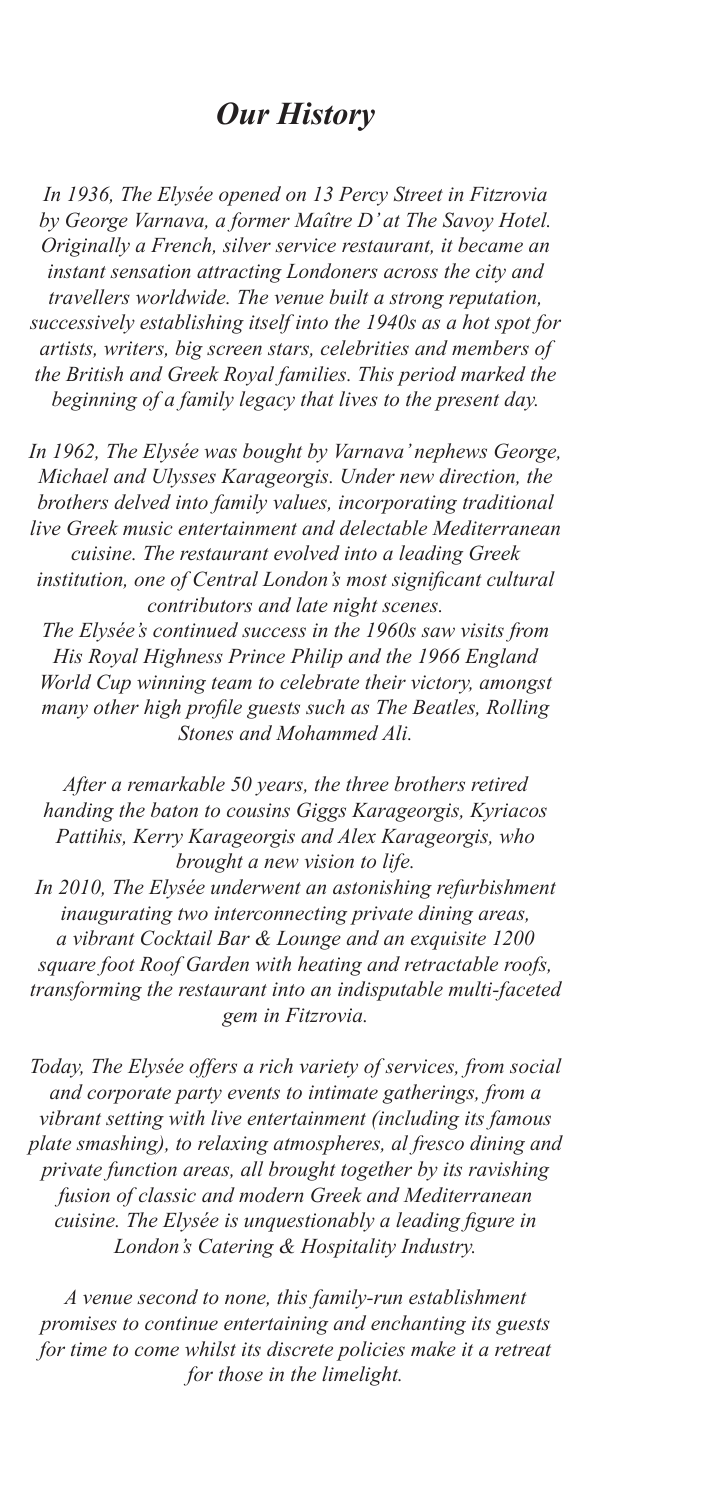Starters / Meze

| <b>Houmous</b> ( <i>df, gf)</i><br>Puréed chick peas dip with lemon, tahini and a hint of garlic              | £,7.00                                     |
|---------------------------------------------------------------------------------------------------------------|--------------------------------------------|
| Taramosalata (df) $\mathcal C$<br>Fresh cod roe dip beaten with olive oil and lemon                           | £,8.50                                     |
| Tzatziki (gf)<br>Strained Greek yoghurt dip with cucumber, mint and garlic                                    | £7.00                                      |
| Tirokafteri<br>(of)<br>Roasted hot peppers and feta cheese dip                                                | £7.00                                      |
| Melitzanosalata<br>$\left( \text{gf}\right)$<br>Char-grilled aubergine dip with olive oil and garlic          | £7.00                                      |
| Crispy Calamari<br>Fresh squid, lightly fried, with chilli & spring onion                                     | f,14.00                                    |
| Aubergine Imam $\mathcal{A}$<br>Baked and filled with Mediterranean ragout & crumbled feta                    | f,12.00                                    |
| <b>Courgette Fries</b> with a dried mint & yoghurt dip                                                        | f9.00                                      |
| <b>King Prawns</b> $(gf, df)$<br>With chilli, lemon & garlic                                                  | $\frac{1}{4}$ ,14.00/ $\frac{1}{4}$ ,28.00 |
| Char-grilled Octopus $(gf, df)$ $\mathcal C$<br>With 'fava' split yellow pea purée, mixed peppers & red onion | f,16.00                                    |
| <b>Grilled Cypriot Halloumi Cheese</b><br>(of)<br>With a sweet tomato chutney                                 | f(10.50)                                   |
| Spanakopita<br>Spinach and feta-stuffed filo parcels                                                          | f(11.50)                                   |
| <b>Keftedes</b><br>Lamb meatballs, tomato sauce, couscous & Greek yoghurt                                     | f(13.50)                                   |
| Falafel<br>(s)<br>Lightly fried chickpea fritters served with a tahini dip                                    | f(9.00)                                    |
| Dolmades $(gf, df)$<br>Vine leaves filled with beef, rice and spices                                          | £11.50                                     |
| Grilled Cypriot Loukanika (gf, df)<br>Beef Sausages with a red onion marmalade                                | f(10.50)                                   |
| Kolokythokeftedes<br>Courgette fritters with a mint yoghurt sauce                                             | £,11.00                                    |
| <b>Bamies</b><br>(df, gf)<br>Traditional dish of roasted baby okra in a rich tomato sauce                     | $\textit{\textsterling}10.00/18.00$        |
| <b>Heritage Beetroot Salad</b> (df) (n)<br>With almond 'skordalia'                                            | £9.50                                      |
| Mixed Bean Salad, lemon dressing                                                                              | £,8.00                                     |
| Quinoa and Avocado Salad<br>Feta, tomato, celery, cucumber & mixed peppers                                    | f(12.00)                                   |
| Traditional Greek "Avgolemono" Soup (gf)<br>Chicken, lemon and rice                                           | f(14.00)                                   |

*We pride ourselves on sourcing produce from local suppliers and use only the finest Greek extra virgin olive oil. (*E*) signature dish (gf) gluten free (df) dairy free (s) contains sesame (n) contains nuts. If you suffer from any allergy, intolerance or medical condition please inform your waiter. All prices are inclusive of VAT. A discretionary service charge of 13.5% will be added to your bill. A live music cover charge of £10 per person is applicable when dining in the Main Restaurant. A £20 live music cover charge per person is applicable after 10pm.*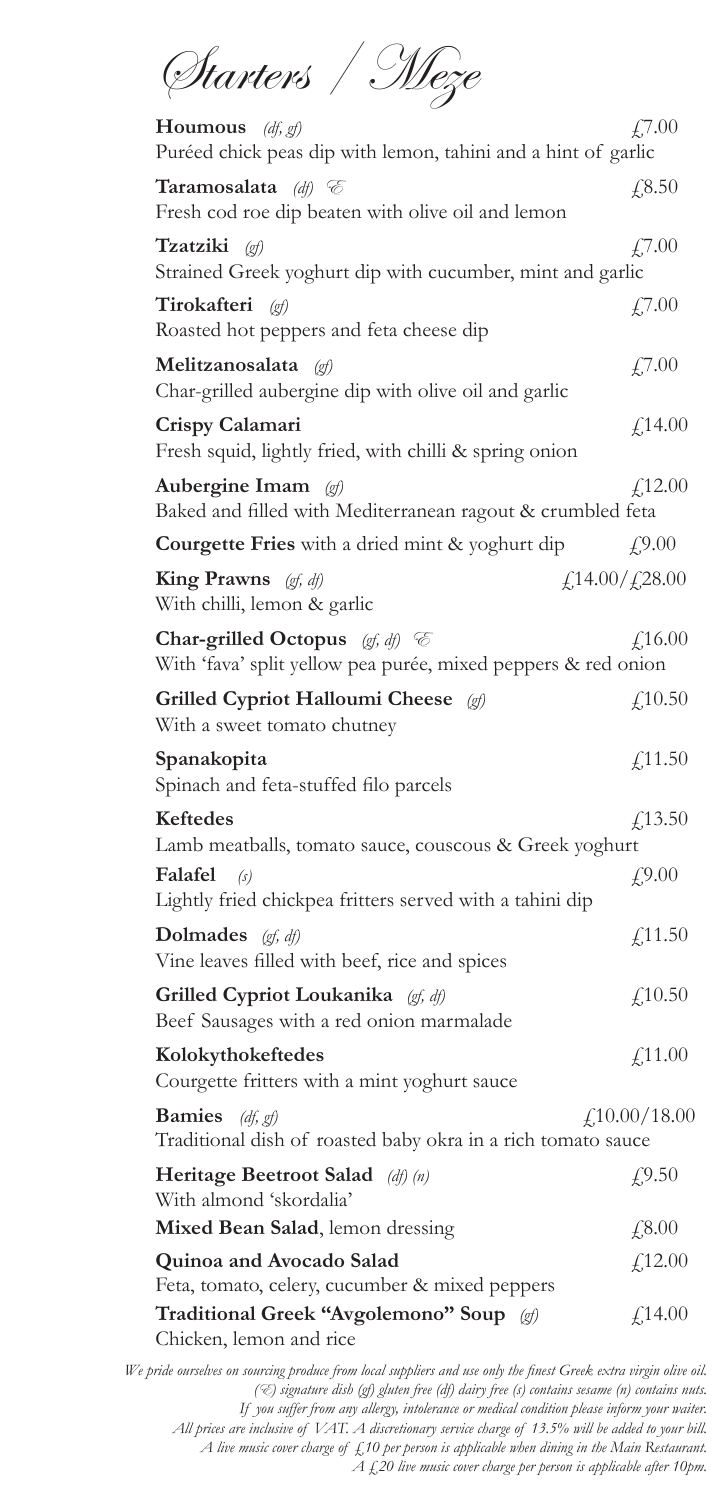Mains and Grills

| Lamb Cutlets (gf)<br>Char-grilled best end with aromatic rice and mixed leaves                                                                         | £,30.00                          |
|--------------------------------------------------------------------------------------------------------------------------------------------------------|----------------------------------|
| Souvlaki $\mathcal{A}$ $\mathcal{C}$<br>Char-grilled skewers served with aromatic rice and mixed leaves<br>Chicken<br>Lamb                             | $\angle 23.00$                   |
| <b>Grilled Breast of Chicken</b> (gf)<br>Butterflied and marinated in yoghurt, lemon & black pepper,<br>with a wild rocket salad and a side of houmous | £,25.00<br>£26.00                |
| <b>Char-Grilled Meditteranean Vegetables</b> $(gf, df)$<br>With a lemon & olive oil dressing                                                           | £21.00                           |
| <b>Grilled Whole Seabass</b> (served on or off the bone) (gf, df)<br>Roasted cherry tomatoes and mixed leaves                                          | $\angle 30.00$                   |
| King Prawns $(p)$<br>Chilli, garlic, lemon & parsley served with mixed leaves                                                                          | $f$ ,28.00                       |
| Grilled Fillet of Salmon $(gf, df)$<br>With 'spanakorizo' spinach rice                                                                                 | £28.00                           |
| Vegan "Ospria" of the day $(gf, df)$<br>Traditional Greek vegan dish.                                                                                  | f16.00                           |
| Char-grilled 14-day hung Jewkes & Dalby Beef<br>Grilled cherry tomatoes and grilled mushroom, with a<br>peppercorn sauce                               | (gf) E                           |
| Sirloin $(300g)$<br>Fillet $(250g)$                                                                                                                    | $\angle 32.00$<br>$\sqrt{38.00}$ |

T-Bone  $(500g)$   $(42.00$ 

Greek Specialities

**Kleftiko** *(df)*  $\mathcal{E}$   $(28.00)$ Slow-cooked lamb shoulder spiced with oregano & bay leaves, served with potatoes and braised onion

#### **Moussaka**  $\mathscr{E}$   $f$  26.00

Layers of minced beef, potato, aubergine and courgette, baked with a Greek graviera cheese sauce

| Vegetarian Moussaka $\mathcal E$ | $\angle 23.00$ |
|----------------------------------|----------------|
| Vegan Moussaka $\mathcal C$      | $\angle 23.00$ |
| <b>Bamies</b> ( <i>df, gf)</i>   | $\angle 18.00$ |

Traditional dish of roasted baby okra in a rich tomato sauce

**Souvla**  $(g)$   $\mathcal{E}$ 

Slow spit-roasted boned chicken leg or lamb neck fillet, with aromatic rice and salad (Fri & Sat evening and upon request)  $\angle$ Chicken  $\angle$ 26.00 Lamb  $\angle 28.00$ 

| ------- | $\overline{1}$ . $\overline{2}$ . $\overline{2}$ . $\overline{2}$ |
|---------|-------------------------------------------------------------------|
| Mixed   | $\sqrt{27.00}$                                                    |

*We pride ourselves on sourcing produce from local suppliers and use only the finest Greek extra virgin olive oil. (*E*) signature dish (gf) gluten free (df) dairy free (s) contains sesame (n) contains nuts. If you suffer from any allergy, intolerance or medical condition please inform your waiter.* 

*All prices are inclusive of VAT. A discretionary service charge of 13.5% will be added to your bill.* 

*A live music cover charge of £10 per person is applicable when dining in the Main Restaurant.*

*A £20 live music cover charge per person is applicable after 10pm.*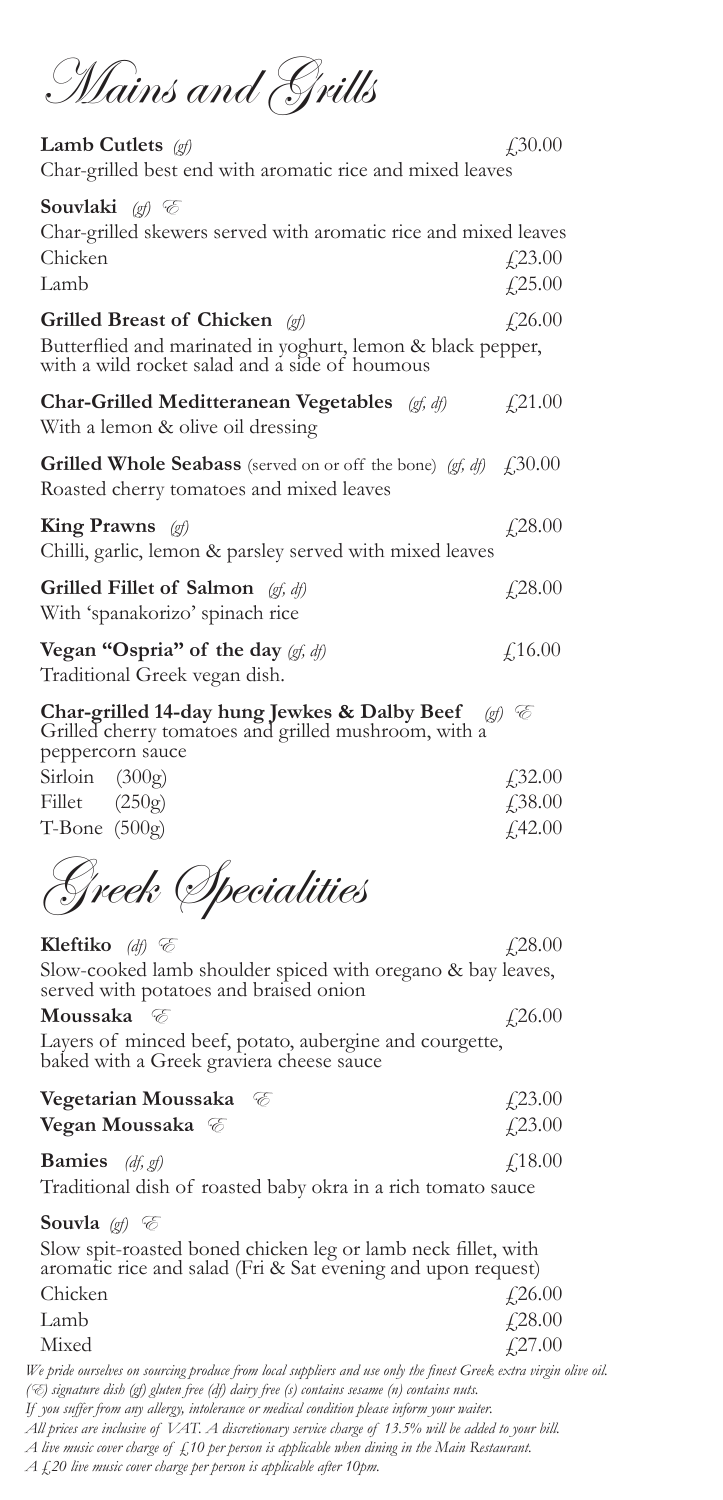Sides

| Greek Salad                                       | f(10.50)      |
|---------------------------------------------------|---------------|
| <b>Twice Cooked Fries</b>                         | $f_{0.00}$    |
| Steamed Asparagus                                 | $\angle 7.00$ |
| Steak-cut Chips with truffle oil and parmesan     | $\angle 7.00$ |
| Steamed Spinach                                   | f(6.00)       |
| Courgette Fries                                   | $\angle 7.00$ |
| Heritage Beetroot Salad with almond skordalia (n) | (9.50)        |
| Steamed Brocolli                                  | $\sqrt{6.00}$ |
| Aromatic Vegetable Rice                           | $\sqrt{5.50}$ |

Desserts

| Trio of Greek Desserts $(n)$ $\mathcal C$     | f10.00          |
|-----------------------------------------------|-----------------|
| Baklava, Kataifi and Shamali with vanilla     |                 |
| ice cream, pistachio crumble & mixed berries  |                 |
| Warm Chocolate and Almond Torte (n)           | f9.00           |
| Served with vanilla ice cream                 |                 |
| <b>Apple Pie</b>                              | f9.00           |
| Served with cinnamon ice cream                |                 |
| <b>Strawberry cheesecake</b>                  | f9.00           |
| With fresh strawberries                       |                 |
| Warm Chocolate Fondant                        | f9.00           |
| Served with vanilla ice cream                 |                 |
| Crème Brûlée                                  | f(9.00)         |
| Amygdalopita                                  | $f$ ,8.00       |
| Deep fried almond and coconut filled filo     |                 |
| pastries, with mango sorbet and mixed berries |                 |
| <b>Selection of Ice-Creams and Sorbets</b>    | £8.00           |
| <b>Fresh Fruit Platter</b>                    | $f_{.}10.00$ pp |

Hot Drinks

| Espresso / Macchiato               | f4.50         |
|------------------------------------|---------------|
| Double Espresso / Double Macchiato | $\sqrt{5.50}$ |
| Americano                          | $\sqrt{5.50}$ |
| Greek Coffee                       | $\sqrt{5.50}$ |
| Teas                               | £,6.00        |
| Latte                              | £,6.00        |
| Cappuccino                         | £,6.00        |
| <b>Hot Chocolate</b>               | $\angle 7.00$ |
|                                    |               |